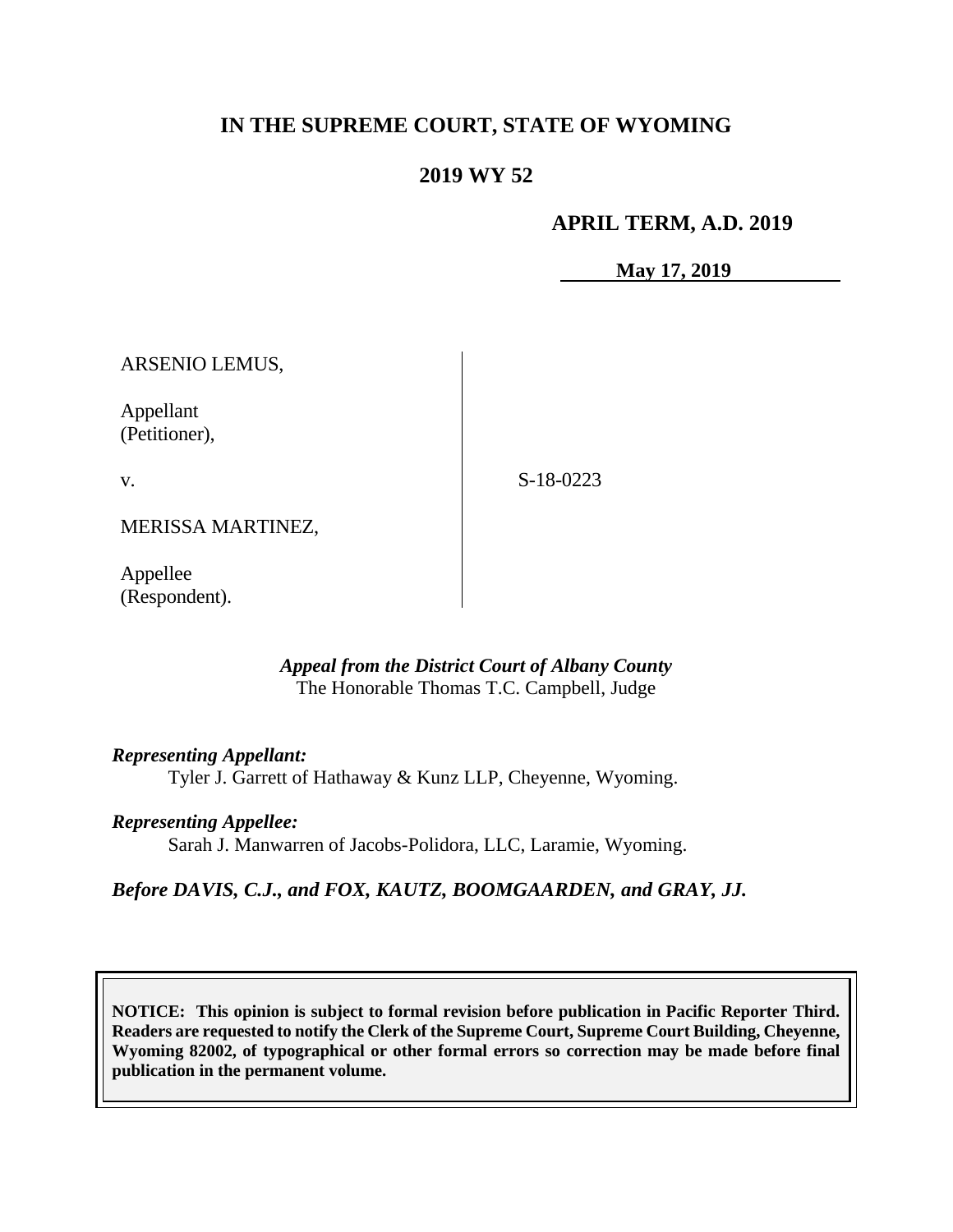## **KAUTZ, Justice.**

[¶1] Appellant Arsenio Lemus (Father) appeals from the district court's order awarding primary custody of the parties' two children and child support to Appellee Merissa Martinez (Mother). Father claims the district court abused its discretion in determining child support, specifically challenging its calculation of his income. He also asserts the district court violated his right to due process by limiting his direct testimony and his crossexamination of Mother's witnesses.

[¶2] We reverse the district court's child support order and remand for further proceedings.

#### **ISSUES**

[¶3] Father presents two issues on appeal:

- 1. Did the district court abuse its discretion when it calculated the amount for child support based on a misunderstanding of the evidence establishing Father's income?
- 2. Were Father's constitutional due process rights violated when the district court precluded him from fully testifying and cross-examining witnesses because of time limits?

Mother includes an additional issue:

1. Is [Mother] entitled to attorney fees and costs against [Father] pursuant to W.R.A.P. 10.05?

#### **FACTS**

[¶4] Mother and Father were not married, but they had two children together–JAL (born in 2006) and AKL (born in 2011). The family lived together for several years, and Father's older children occasionally lived with them. Eventually, the parties' relationship soured, and on November 7, 2016, Father filed a petition in the district court to establish child custody, visitation and child support. He sought sole custody of the children, subject to Mother's visitation. Father also requested that the court order Mother to pay child support. Mother responded to Father's petition and counterclaimed for sole custody of the children and for an order awarding her child support.

[¶5] The case was set for a one-day bench trial on September 5, 2017, with the time evenly divided between the parties, "minus breaks" and "any time attributable to [the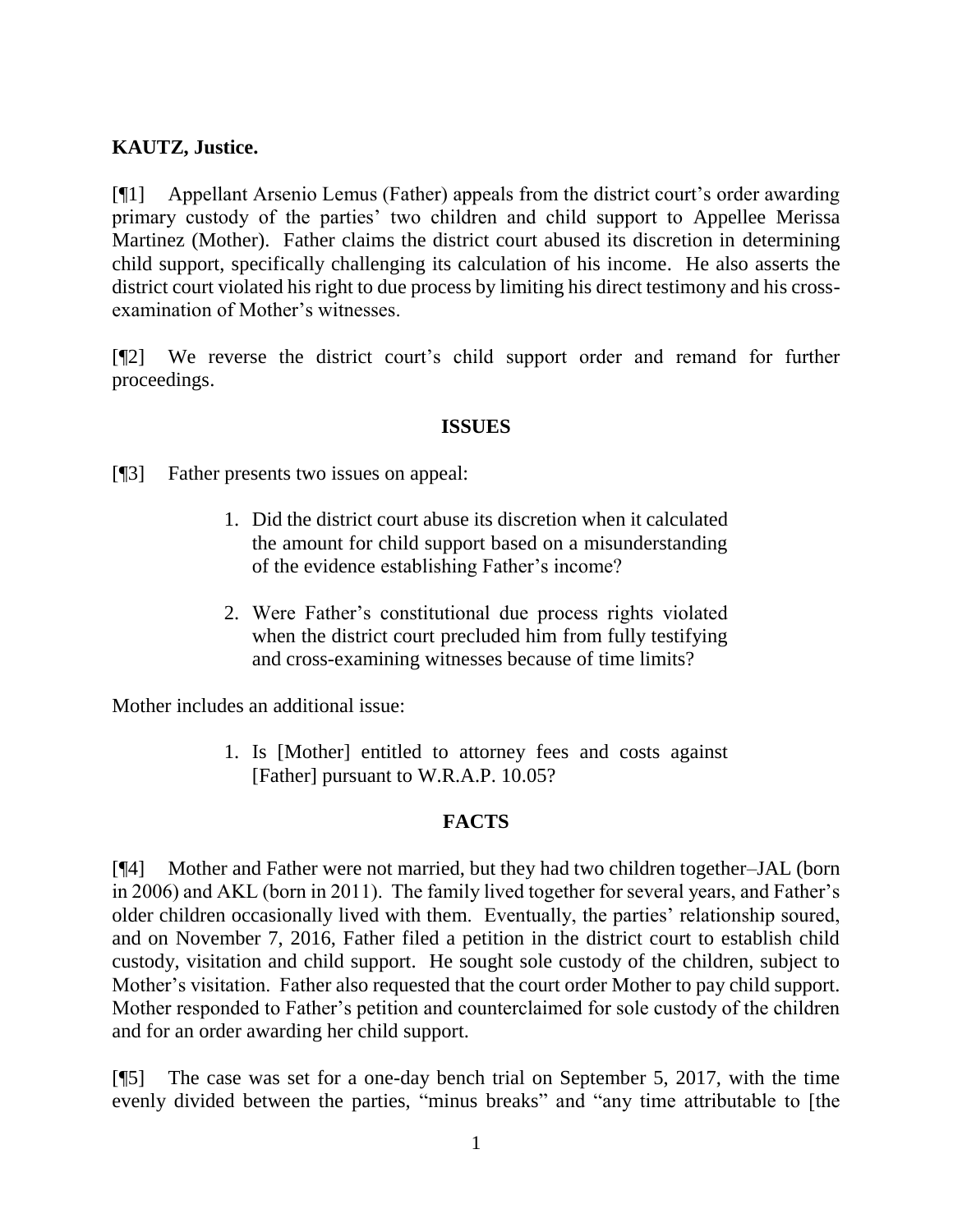guardian ad litem (GAL)]." The court cautioned both parties that time was limited and they needed to be "aware of the implications of running out of time." The district judge periodically informed the parties of the amounts of time they had used.

[¶6] A few days before trial, Father filed a confidential financial affidavit on the form mandated by Wyo. Stat. Ann. § 20-2-308 (LexisNexis 2017). He indicated he was both employed and self-employed. Father stated he was employed by Laramie Valley Contracting & Roofing Services, Inc., and earned a monthly salary of \$12,525. Later in the form, he declared his gross income from his employment was \$9,491. After deducting monthly taxes of \$2,086 and the monthly premium for the children's health insurance, he arrived at a monthly net income of \$7,030. Father did not provide any documentation verifying his employment income, such as pay stubs or  $W-2$  forms.<sup>1</sup> He also did not provide information about his self-employment income, as directed in the confidential affidavit form.

[¶7] Father attached the first two pages of his tax returns for 2014 and 2015 and part of an amended 2014 return to his confidential financial affidavit. He indicated he had requested an extension to file his 2016 tax return and it was due on October 15, 2017. Father did not supplement his confidential financial affidavit with the 2016 return after trial. The tax returns he provided did not show any wages, salaries or tips. The only income reported on the tax returns was on line 17 for "[r]ental real estate, royalties, partnerships, S corporations, trusts, etc." The tax returns directed that Schedule E forms be attached, but they were not included in Father's court filings. According to the IRS website, Schedule E is used to report income or loss from the entities identified in line 17. [https://www.irs.gov/forms-pubs/about-schedule-e-form-1040.](https://www.irs.gov/forms-pubs/about-schedule-e-form-1040)

[¶8] Father reported his total income on his 2014 tax returns as \$106,874<sup>2</sup> and on his 2015 tax return as \$150,307. Father's 2015 income of \$150,307, divided by twelve months, results in a monthly income of \$12,525.58, which is consistent with one of the amounts reported in his confidential financial affidavit as being income from his employment with Laramie Valley Contracting. Father did not provide tax returns, Schedule  $K-1s$ ,  $\delta$  or income and expense reports for his business entities.

 $\overline{a}$ 

 $1 A W-2$  form is a wage and tax statement employers provide to employees and the federal government showing the employee's annual wages and the amounts withheld for federal income tax, Social Security, etc. [https://www.irs.gov/forms-pubs/about-form-w-2.](https://www.irs.gov/forms-pubs/about-form-w-2)

<sup>&</sup>lt;sup>2</sup> The quality of the copy of the 2014 tax return provided by Father is very poor. The numbers are difficult and, in some places, impossible to read.

<sup>&</sup>lt;sup>3</sup> According to the IRS website, S corporations, partnerships, etc. use Schedule K-1 to report a shareholder's or partner's share of income from the entity. [https://www.irs.gov/site-index-search?search=Schedule+K-](https://www.irs.gov/site-index-search?search=Schedule+K-1&field_pup_historical_1=1&field_pup_historical=1)[1&field\\_pup\\_historical\\_1=1&field\\_pup\\_historical=1.](https://www.irs.gov/site-index-search?search=Schedule+K-1&field_pup_historical_1=1&field_pup_historical=1) *See also*, *Teeples v. Teeples,* 2012 WY 127, ¶ 5 n.1, 286 P.3d 134, 135 n.1 (Wyo. 2012) ("The function of a Schedule K-1 is to reflect a shareholder's share of the corporation's income.").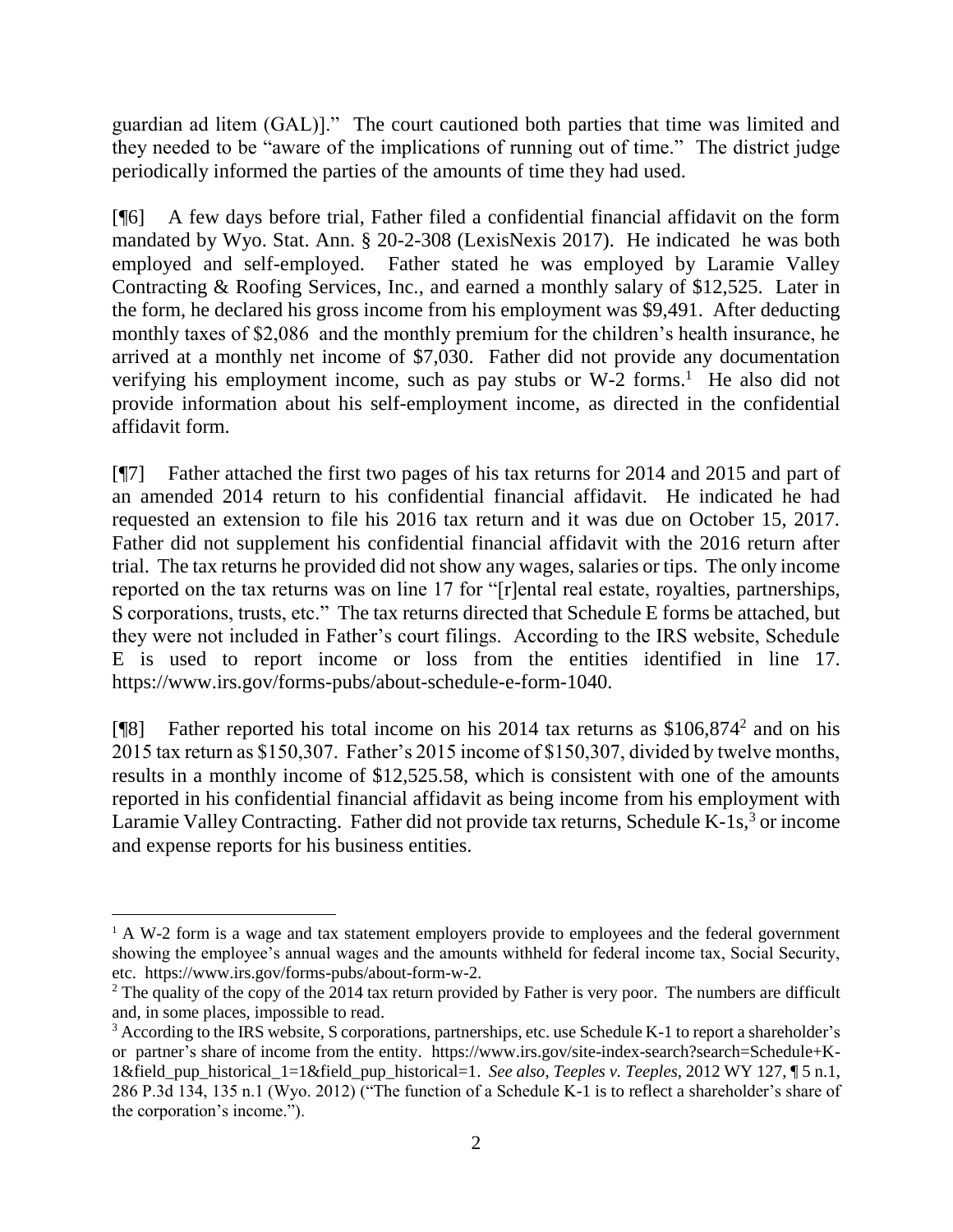[¶9] During opening statement, the GAL drew the district court's attention to the insufficiency of Father's confidential financial affidavit and the lack of supporting documentation. She stated:

> I would like to bring one more matter before the Court that I would ask the Court take into consideration, which is a confidential financial affidavit by [Father] was filed very, very late in this case, and so really not allowing for the time to really deeply analyze or investigate, but I would like the Court to take judicial notice that he did not provide a 2016 tax -- his taxes, nor did he provide a[n] . . . independent statement. And from his own admissions, I believe that [Father] will testify that he is also the owner of the Arsenio Lemus Holdings, LLC, and there has been no reporting with regard to the income that he receives from that.

> Also, [Father] had indicated to me that he also is part owner in an establishment, a bar here in town, and I've gotten -- no disclosures have been made, and I believe I would like to ask the Court to consider whether or not we need to delay a decision with regard to child support until a proper confidential financial affidavit may be brought before the Court.

The district court stated it would "certainly return to that question before taking the matter under advisement." In the end, though, the district court determined child support without requiring more information about Father's finances.

[¶10] Father did not testify about his financial status during his direct examination. On cross-examination, Father testified he had interests in several companies, including Laramie Valley Contracting, Arsenio Lemus Holdings, and Opportunity Knocks. He did not explain the business structure of any of these companies, although a handwritten note which appears to have been added to the confidential financial affidavit identifies Laramie Valley Contracting as a corporation. He testified his companies were "pass through" entities for income tax purposes.<sup>4</sup> Father said that, given the pass-through nature of his businesses, all of his income was reported on his personal tax returns.

 $\overline{a}$ 

<sup>&</sup>lt;sup>4</sup> If Laramie Valley Contracting is a corporation with pass through status, it would be an S corporation for federal income tax purposes. "Shareholders in S corporations are taxed based on their pro rata share of the corporation's income." *Teeples,* ¶ 11, 286 P.3d at 136. *See also*, 26 U.S.C. § 1366(a)(1). Partnerships and limited liability companies are also pass through entities. 26 U.S.C. §§ 701-702 (partnerships); Wyo. Stat. Ann. § 17-29-304(d)(i) (LexisNexis 2017) (limited liability companies). *See also*, *Lieberman v. Wyoming.com LLC,* 11 P.3d 353, 357 (Wyo. 2000).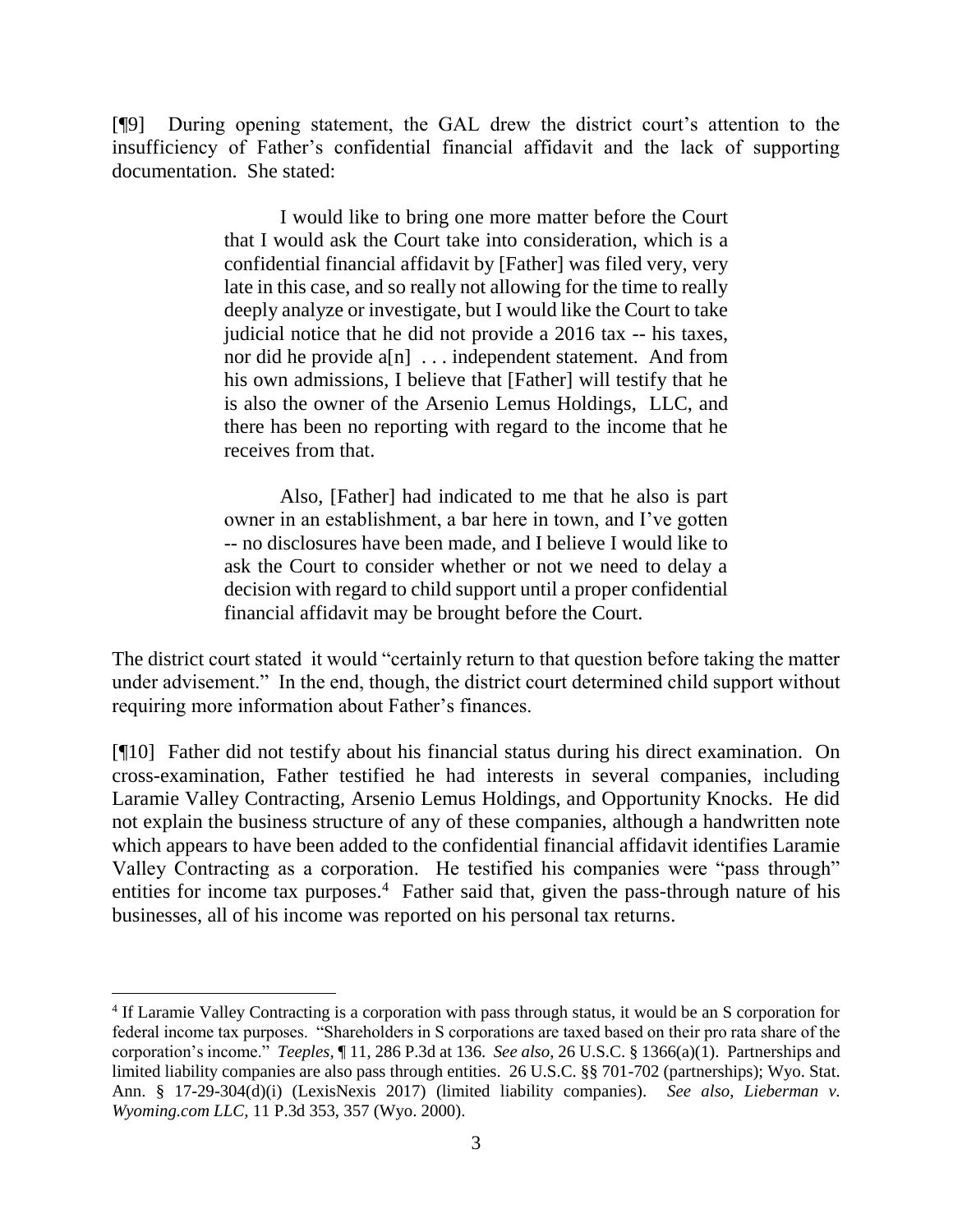[¶11] As part of his business dealings, Father owns approximately 50 rental units. The GAL questioned Father about income from the rentals:

> $Q.$  ... [W] hat is the rent range for each one of those units?

A. It can vary anywhere from the cheapest one I own is probably, maybe in the range of [\$]395, all utilities included, all the way up to a [\$]1,050, [\$]1,300 if you have a residential home.

The record contains no documentation showing Father's gross income from Laramie Valley Contracting, the rentals, or any other business interests. There is also no information about the business deductions he took to arrive at the income figures shown on his 2014 and 2015 tax returns.

[¶12] Mother testified that she had worked for Father and believed his rental income was around \$45,000 per month and his income from Laramie Valley Contracting "depends on the month, between -- it could be [\$]10,000 or [\$]80,000 for that month." She believed he earned "[\$]450,000 plus" per year, depending upon the year. She also disputed Father's confidential financial affidavit showing that he earned \$7,030 in net employment income from Laramie Valley Contracting. She said he did not get a paycheck because he was selfemployed.

[¶13] The district court directed the parties to file written closing arguments and/or proposed findings of fact and conclusions of law. In her closing argument, the GAL stated:

> Prior to determining child support, [Father] should be ordered to turn over complete tax returns, W-2s, and/or verified income and expense statements for all three of his business[es] that, among other things, must disclose exactly how much depreciation [Father] is claiming on his federal taxes. Such ordered disclosures should include income information for the tax year of 2016 for which [Father] has provided no documentation.

[¶14] Mother's closing argument also emphasized the insufficiency of Father's financial disclosures. However, rather than asking the district court to delay a child support ruling and order Father to provide correct documentation, Mother asked the court to impute a net monthly income of \$25,000 to Father, resulting in a presumptive monthly child support obligation of \$3,520. Father filed proposed findings of fact, conclusions of law and judgment, requesting the district court to award him primary custody of the parties'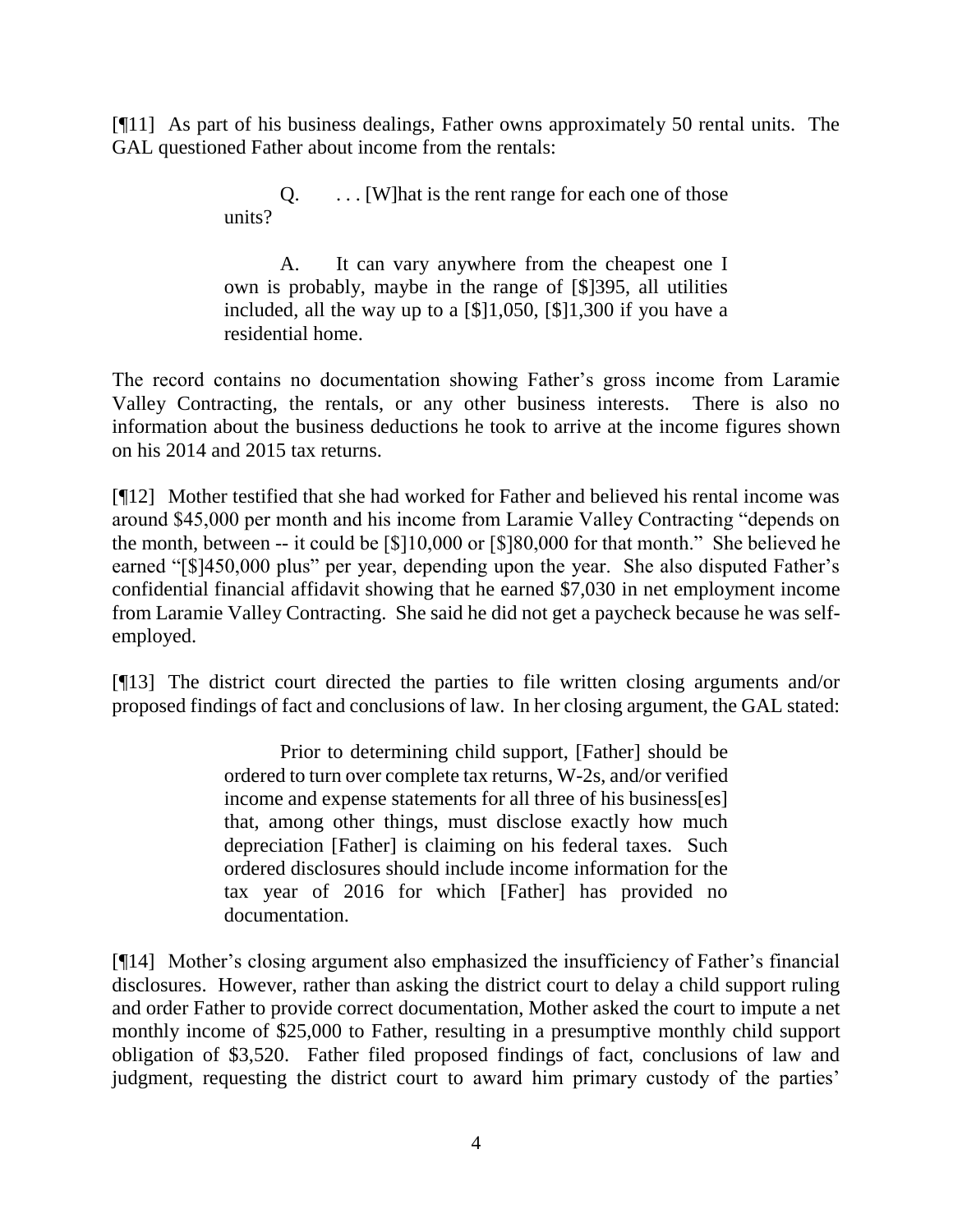children and order Mother to pay him "child support in the minimum amount of \$50.00 per month."

[¶15] Five months after the trial, the district court held a hearing to orally deliver its decision. The district court awarded Mother primary custody of the children, subject to Father's visitation. With regard to child support, the district court stated Father's financial affidavit was "totally incomplete and unsatisfactory." The district court then said, "the only rational way to conform [Father's] testimony to the financial affidavit[] and the tax returns is to find that he has two forms of income." The court determined his monthly wages, presumably from Laramie Valley Contracting, after taxes were \$7,030. It ruled that the income shown on his tax returns was "only rental income." The court concluded that, for 2014, Father's net rental income was \$87,200, which it calculated by subtracting  $$17,800$  for taxes from  $$105,000$  in rental income.<sup>5</sup> For 2015, the district court found that Father's rental income was \$150,307 and he paid \$32,373 (sic \$32,273) in tax, resulting in a net rental income of \$117,934.

[¶16] The district court averaged Father's 2014 and 2015 net rental incomes as \$102,566 and divided that amount by twelve for a monthly rental income of \$8,547. The district court added Father's monthly rental income to his wages for a "total net [monthly] income for purposes of child support [of] \$15,577." The court then calculated Father's presumptive monthly child support obligation as \$2,588.

[¶17] The parties could not agree on a written order incorporating the district court's oral ruling, so after clarifying a few matters at a hearing on April 18, 2018, the district court entered a written order on June 28, 2018. The written order was consistent with the court's oral ruling with regard to child custody and child support. Father appealed.

# **DISCUSSION**

# *1. Child Support*

[¶18] We review the district court's order on child support by applying the abuse of discretion standard. *Bagley v. Bagley,* 2013 WY 126, ¶ 6, 311 P.3d 141, 143 (Wyo. 2013).

> A court does not abuse its discretion unless it acts in a manner which exceeds the bounds of reason under the circumstances. *Pinther v. Pinther,* [888 P.2d 1250, 1252 \(Wyo.1995\)](http://www.westlaw.com/Link/Document/FullText?findType=Y&serNum=1995028925&pubNum=661&originatingDoc=Ibb38f6dd9b4811e3a659df62eba144e8&refType=RP&fi=co_pp_sp_661_1252&originationContext=document&vr=3.0&rs=cblt1.0&transitionType=DocumentItem&contextData=(sc.Search)#co_pp_sp_661_1252) (quoting *Dowdy v. Dowdy,* [864 P.2d 439, 440 \(Wyo.1993\)\)](http://www.westlaw.com/Link/Document/FullText?findType=Y&serNum=1993210273&pubNum=661&originatingDoc=Ibb38f6dd9b4811e3a659df62eba144e8&refType=RP&fi=co_pp_sp_661_440&originationContext=document&vr=3.0&rs=cblt1.0&transitionType=DocumentItem&contextData=(sc.Search)#co_pp_sp_661_440). Our review

 $5$  We do not read the 2014 tax returns as reflecting these exact numbers. However, the returns are nearly illegible and the numbers are very close, so we will not further address these discrepancies. *See Egan v. Egan,* 2010 WY 164, ¶ 25, 244 P.3d 1045, 1052 (Wyo. 2010) (choosing to ignore a small discrepancy in the child support calculation).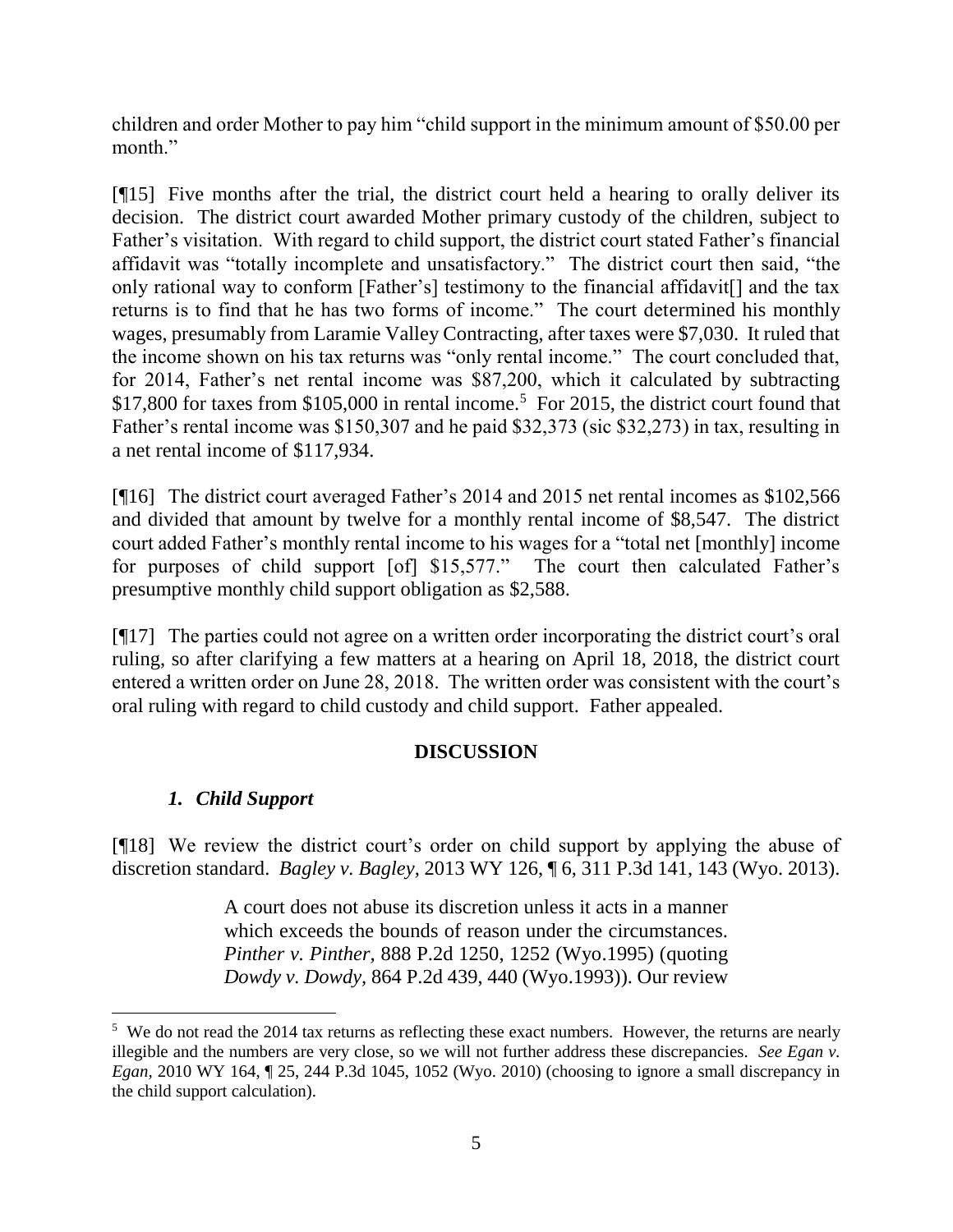entails evaluation of the sufficiency of the evidence to support the district court's decision, and we afford the prevailing party every favorable inference while omitting any consideration of evidence presented by the unsuccessful party. *Triggs,* [920 P.2d](http://www.westlaw.com/Link/Document/FullText?findType=Y&serNum=1996145487&pubNum=661&originatingDoc=Ibb38f6dd9b4811e3a659df62eba144e8&refType=RP&fi=co_pp_sp_661_657&originationContext=document&vr=3.0&rs=cblt1.0&transitionType=DocumentItem&contextData=(sc.Search)#co_pp_sp_661_657)  [at 657;](http://www.westlaw.com/Link/Document/FullText?findType=Y&serNum=1996145487&pubNum=661&originatingDoc=Ibb38f6dd9b4811e3a659df62eba144e8&refType=RP&fi=co_pp_sp_661_657&originationContext=document&vr=3.0&rs=cblt1.0&transitionType=DocumentItem&contextData=(sc.Search)#co_pp_sp_661_657) *Cranston v. Cranston,* [879 P.2d 345, 351 \(Wyo.1994\).](http://www.westlaw.com/Link/Document/FullText?findType=Y&serNum=1994171490&pubNum=661&originatingDoc=Ibb38f6dd9b4811e3a659df62eba144e8&refType=RP&fi=co_pp_sp_661_351&originationContext=document&vr=3.0&rs=cblt1.0&transitionType=DocumentItem&contextData=(sc.Search)#co_pp_sp_661_351) Findings of fact not supported by the evidence, contrary to the evidence, or against the great weight of the evidence cannot be sustained. *Jones v. Jones,* [858 P.2d 289, 291 \(Wyo.1993\).](http://www.westlaw.com/Link/Document/FullText?findType=Y&serNum=1993157101&pubNum=661&originatingDoc=Ibb38f6dd9b4811e3a659df62eba144e8&refType=RP&fi=co_pp_sp_661_291&originationContext=document&vr=3.0&rs=cblt1.0&transitionType=DocumentItem&contextData=(sc.Search)#co_pp_sp_661_291)

*Stevens v. Stevens,* 2014 WY 23, ¶ 8, 318 P.3d 802, 806 (Wyo. 2014) (quoting *[Bingham](http://www.westlaw.com/Link/Document/FullText?findType=Y&serNum=2013188468&pubNum=4645&originatingDoc=Ibb38f6dd9b4811e3a659df62eba144e8&refType=RP&fi=co_pp_sp_4645_17&originationContext=document&vr=3.0&rs=cblt1.0&transitionType=DocumentItem&contextData=(sc.Search)#co_pp_sp_4645_17)  v. Bingham,* [2007 WY 145, ¶ 10, 167 P.3d 14, 17-18 \(Wyo. 2007\)\)](http://www.westlaw.com/Link/Document/FullText?findType=Y&serNum=2013188468&pubNum=4645&originatingDoc=Ibb38f6dd9b4811e3a659df62eba144e8&refType=RP&fi=co_pp_sp_4645_17&originationContext=document&vr=3.0&rs=cblt1.0&transitionType=DocumentItem&contextData=(sc.Search)#co_pp_sp_4645_17).

[¶19] Father claims the district court abused its discretion in determining his income. Under Wyo. Stat. Ann. § 20-2-304 (LexisNexis 2017), the parents' net monthly income is used to calculate presumptive child support. *See Egan v. Egan,* 2010 WY 164, ¶ 9, 244 P.3d 1045, 1048 (Wyo. 2010). The court begins by determining each parent's monthly income and net income using the statutory definitions in Wyo. Stat. Ann. § 20-2-303(a)(ii) and (iii) (LexisNexis 2017):

> (ii) "Income" means any form of payment or return in money or in kind to an individual, regardless of source. Income includes, but is not limited to wages, earnings, salary, commission, compensation as an independent contractor, temporary total disability, permanent partial disability and permanent total disability worker's compensation payments, unemployment compensation, disability, annuity and retirement benefits, and any other payments made by any payor, but shall not include any earnings derived from overtime work unless the court, after considering all overtime earnings derived in the preceding twenty-four (24) month period, determines the overtime earnings can reasonably be expected to continue on a consistent basis. In determining income, all reasonable unreimbursed legitimate business expenses shall be deducted. Means tested sources of income such as Pell grants, aid under the personal opportunities with employment responsibilities (POWER) program, supplemental nutrition assistance program and supplemental security income (SSI) shall not be considered as income. Gross income also means potential income of parents who are voluntarily unemployed or underemployed[.]

> (iii) "Net income" means income as defined in paragraph (ii) of this subsection less personal income taxes,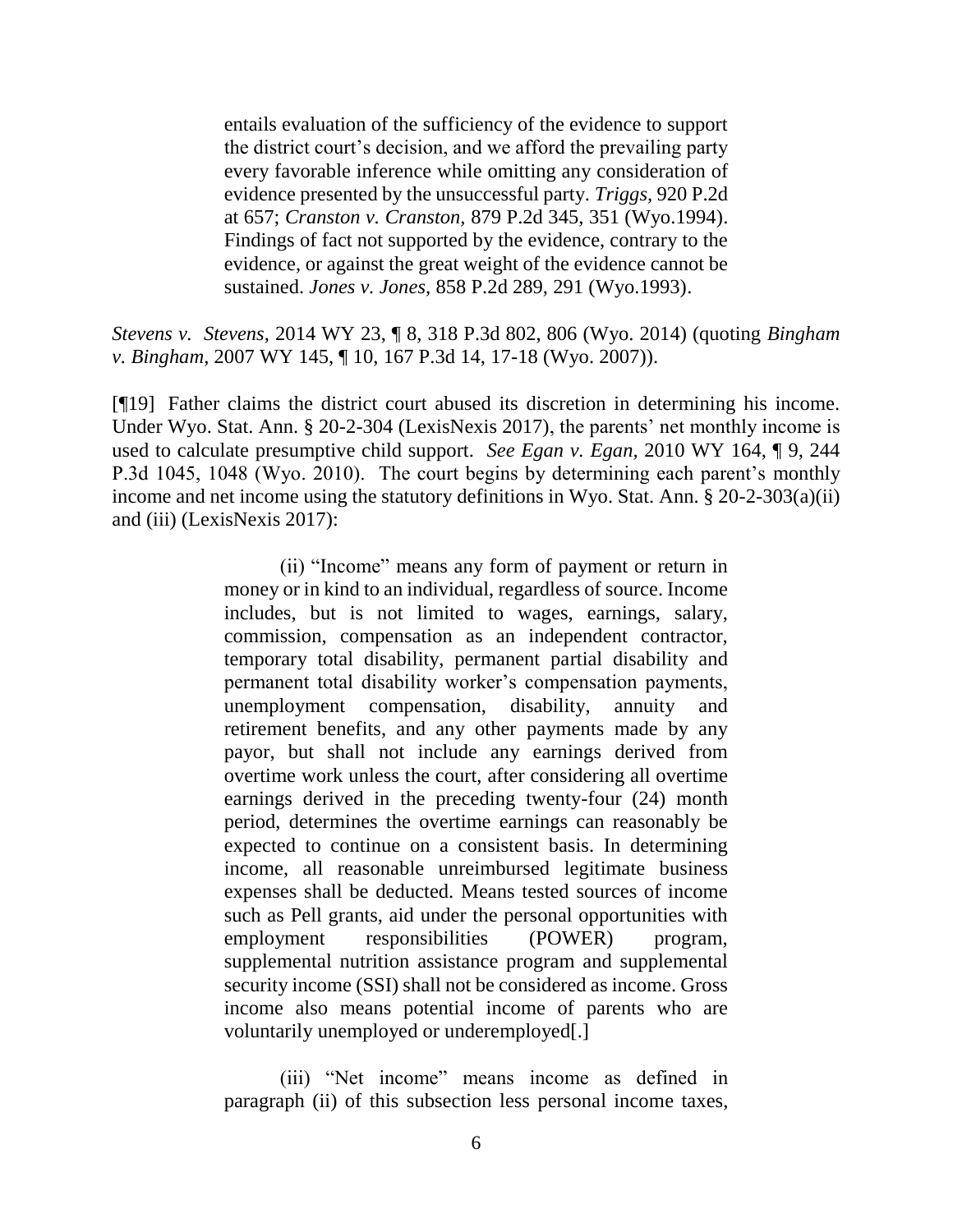social security deductions, cost of dependent health care coverage for all dependent children, actual payments being made under preexisting support orders for current support of other children, other court-ordered support obligations currently being paid and mandatory pension deductions. Payments towards child support arrearage shall not be deducted to arrive at net income[.]

[¶20] Section 20-2-308 addresses the documentation required to determine the parties' incomes for child support purposes:

> (a) No order establishing or modifying a child support obligation shall be entered unless financial affidavits on a form approved by the Wyoming supreme court which fully discloses the financial status of the parties have been filed, or the court has held a hearing and testimony has been received.

> (b) Financial affidavits of the parties shall be supported with documentation of both current and past earnings. Suitable documentation of current earnings includes but is not limited to pay stubs, employer statements, or receipts and expenses if self-employed. Documentation of current earnings shall be supplemented with copies of the most recent tax return to provide verification of earnings over a longer period.

[¶21] Section 20-2-308's requirements are mandatory. *Verheydt v. Verheydt,* 2013 WY 25, ¶ 32, 295 P.3d 1245, 1253 (Wyo. 2013). *See also*, *Noonan v. Noonan,* 2005 WY 145, ¶ 8, 122 P.3d 964, 966 (Wyo. 2005); *JAG v. Dep't of Family Servs.,* 2002 WY 158, ¶¶ 17- 18, 56 P.3d 1016, 1021 (Wyo. 2002). Under the statute, "no order" on child support "shall be entered" unless financial affidavits or testimony which "fully discloses the financial status of the parties" has been received by the district court. Section 20-2-308(a). Section 20-2-308(b) requires financial affidavits be supported with documentation of current and past earnings, including but not limited to pay stubs, employer statements, receipts and expenses if self-employed, and copies of tax returns.

[¶22] As we explained in detail above, Father's financial affidavit indicated he was both employed and self-employed; however, he only reported employment income from Laramie Valley Contracting in his affidavit. He gave two different numbers as his monthly employment income -- \$12,525 and \$9,491 which, when reduced by taxes, resulted in a net income of \$7,030. Father testified that he reported his income from all sources on his tax returns. Despite his representation that he was an employee of Laramie Valley Contracting, Father's tax returns for 2014 and 2015 did not include any wages or salaries. All of his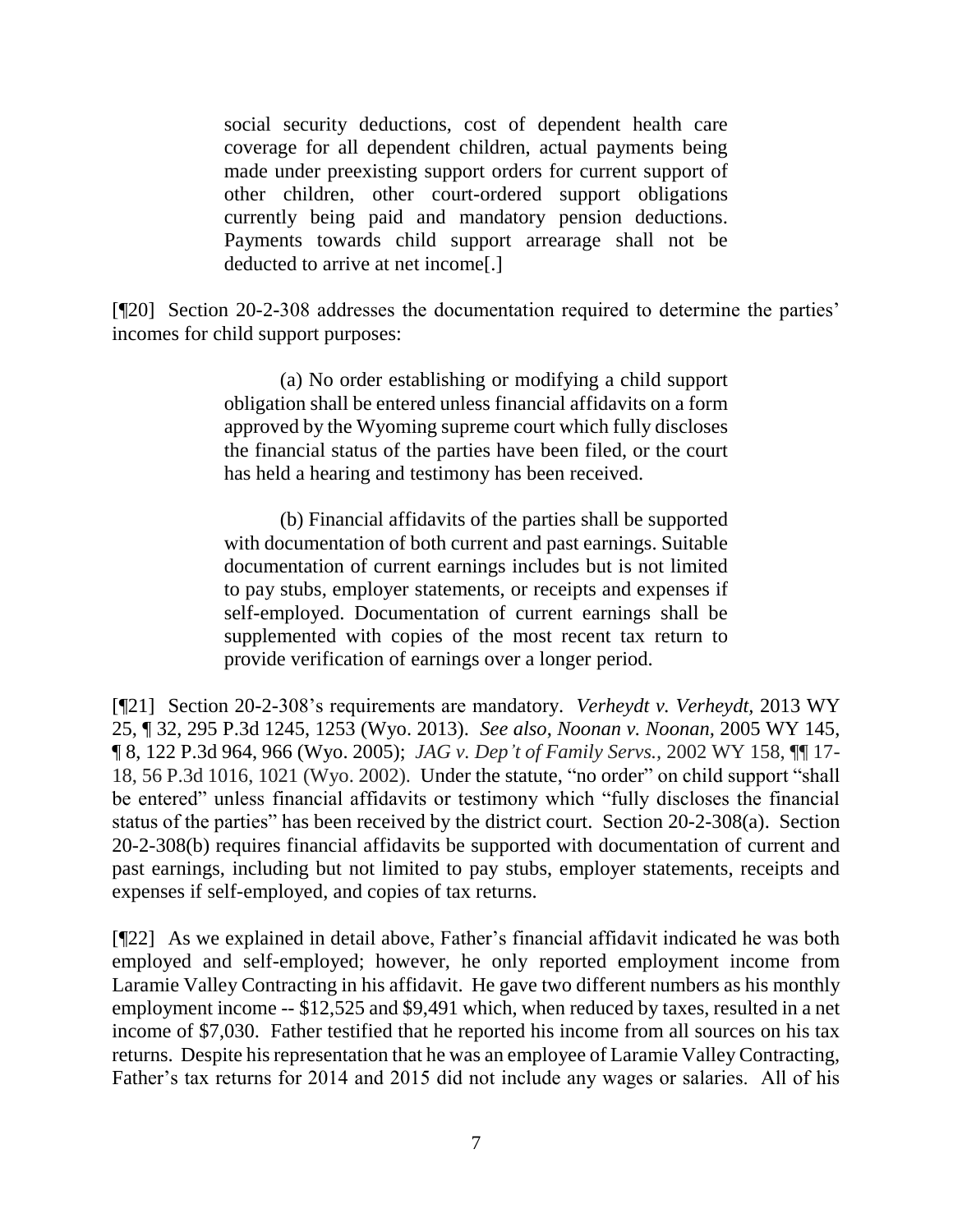reported income came from rentals, partnerships, S corporations, etc. Thus, Father's tax returns and his confidential affidavit are completely inconsistent.

[¶23] Father's testimony did not clarify his income. He said he was an employee of Laramie Valley Contracting and explained it was the only one of his companies that "pays payroll." He admitted, however, that he did not have a copy of his W-2. Mother said he did not get a payroll check because he was self-employed. From the record, it is impossible to determine whether Father received a salary as an employee in addition to "pass through" income from business entities, or whether he incorrectly described his income obtained as an owner of Laramie Valley Contracting as employee income.

[¶24] The GAL twice asked the district court to delay ruling on child support and order Father to supplement his financial information with complete tax returns (including for 2016), W-2s, and verified income and expense statements for all three of his businesses. She also requested that Father be required to include information about how much depreciation he deducted to determine the business income shown on his tax returns. This was an important point because, while amortized depreciation of business property is a legitimate deduction for federal income tax purposes, it is not deductible from a party's income as a "reasonable unreimbursed legitimate business expense" to determine child support. Section 20-2-303(a)(ii); *Houston v. Smith,* 882 P.2d 240, 243-44 (Wyo. 1994). *See also*, *Ready v. Ready,* 2003 WY 121, ¶ 14, 76 P.3d 836, 840 (Wyo. 2003). *Compare, Watson v. Watson,* 2002 WY 180, ¶¶ 14-16, 60 P.3d 124, 128 (Wyo. 2002) (holding that federal income tax deduction under 26 U.S.C. § 179 is a legitimate business expense deduction under § 20-2-303(a)(ii) because it affects the obligor's actual cash flow during the year in question).

[¶25] The district court recognized in its order that the information before it regarding Father's income was "totally incomplete and unsatisfactory," yet it proceeded to determine child support without ordering Father to provide sufficient financial information. Given the inconsistencies in Father's financial affidavit and the failure of the trial testimony to explain the numbers, there is simply no factual basis for the district court's choice of \$7,030 as representing his monthly wage or salary from Laramie Valley Contracting. Additionally, without more information regarding Father's business income and deductions, it was impossible for the district court to determine his net income for child support purposes.

[¶26] Section 20-2-308 requires the district court to ensure the parties provide sufficient financial information, in the form of proper financial affidavits and/or trial evidence, before it makes a child support determination. *Verheydt,* ¶ 32, 295 P.3d at 1253; *Noonan,* ¶ 8, 122 P.3d at 966; *JAG,* ¶¶ 17-18, 56 P.3d at 1021. In that regard, child support determinations are different from other civil matters where the burden of not providing sufficient evidence will result in the party with the burden of proof being denied relief. It is not uncommon for a district court to, after an evidentiary hearing, delay its decision on child support and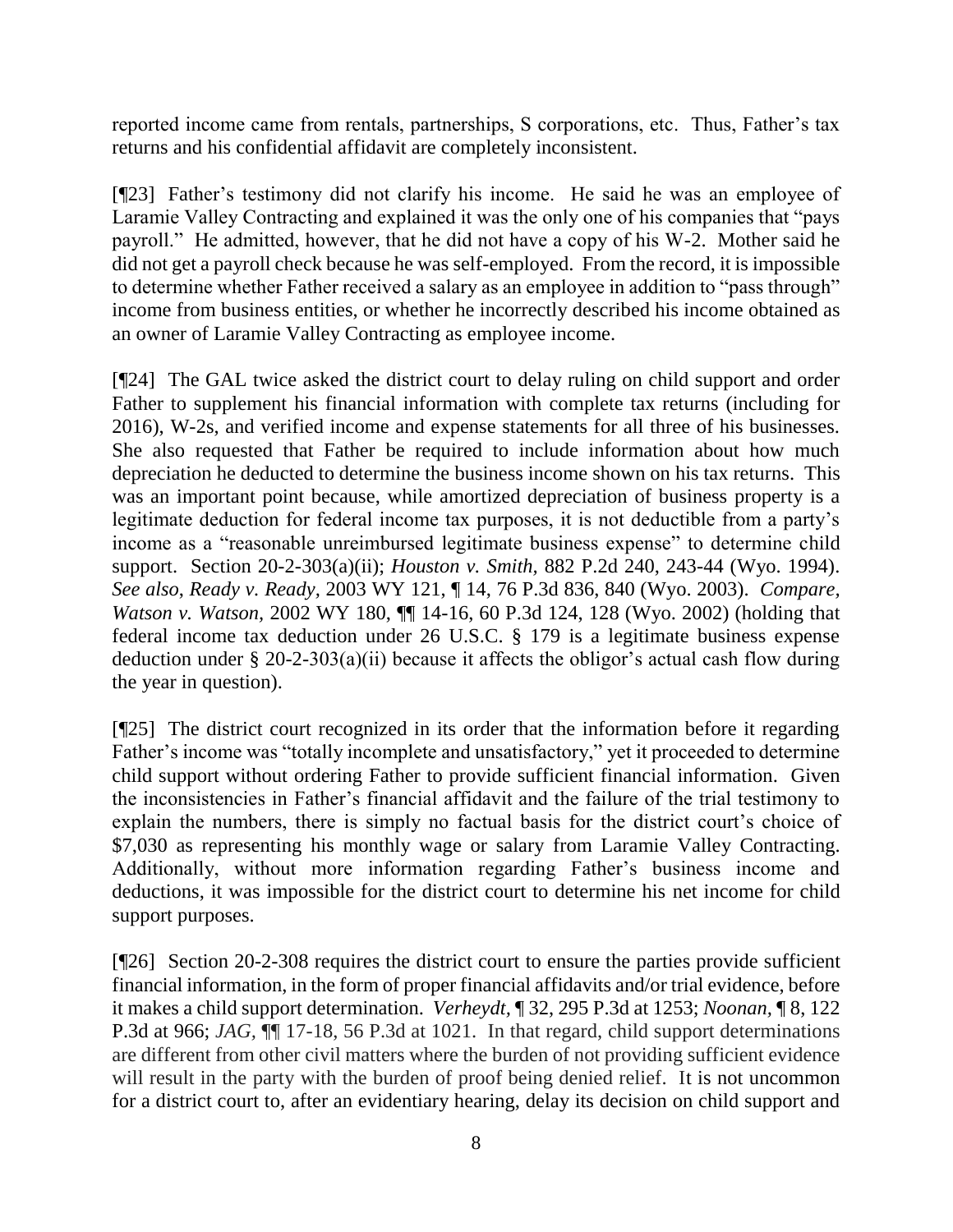order the parties to provide more information about their incomes. *See, e.g.*, *Davidson v. Carrillo,* 2014 WY 65, ¶ 5, 325 P.3d 444, 446 (Wyo. 2014); *Brush v. Davis,* 2013 WY 161, ¶ 7, 315 P.3d 648, 651 (Wyo. 2013). The district court in this case should have granted the GAL's request to do just that.<sup>6</sup>

[¶27] We are cognizant of our precedent which holds that a party waives the right to object to a lack of financial information by failing to provide such information to the district court. In *Verheydt,* the parties stipulated to the husband's monthly child support obligation based upon an agreed imputed income, and the district court ordered the husband to pay monthly child support in accordance with their agreement. *Id.,* ¶¶ 7, 9, 295 P.3d at 1247-48. On appeal, the husband claimed the district court had insufficient information to determine child support because he had not filed a financial affidavit and there was no evidentiary hearing on the parties' finances. *Id., ¶*¶ 22, 31, 295 P.3d at 1251, 1253. We acknowledged that § 20-2-308 required the district court to obtain sufficient financial information prior to determining child support. *Id.,* ¶ 32, 295 P.3d at 1253. However, we concluded the husband waived any objection by failing to file a financial affidavit and agreeing to resolve the issues in the case, including child support, without an evidentiary hearing. *Id.,* ¶ 34, 295 P.3d at 1253.

[¶28] In *Long v. Long,* 2018 WY 26, ¶¶ 28-31, 413 P.3d 117, 126-27 (Wyo. 2018), we stated that we would not consider the husband's complaint that the district court failed to comply with § 20-2-308 when he chose to disregard his statutory obligation to provide a financial affidavit. Like in *Verheydt,* the parties had agreed to the amount of child support the husband would be required to pay. *Long,* ¶ 28, 413 P.3d at 126. The district court ordered the husband to pay less than the stipulated amount, but he complained on appeal it was still too much because he had recently been laid off his job, a fact that would have been reflected in a financial affidavit. *Id.,* ¶¶ 29-30, 413 P.3d at 126-27. The husband asserted the district court should have required a financial affidavit, so it would have a proper understanding of his current income. *Id.* 

[¶29] This Court rejected the husband's argument because he had failed to comply with his obligation to file the affidavit and there was information about the husband's income in the tax returns which accompanied the wife's financial affidavit. *Id.* Although we remanded the case for the district court to determine the presumptive support amount and whether it should deviate from that amount, we ruled the district court did not err by ordering child support without first obtaining the husband's financial affidavit. *Id.,* ¶¶ 30- 31, 413 P.3d at 126-27.

<sup>&</sup>lt;sup>6</sup> If a party fails to comply with the statute, there are options available to the district court, including: (1) the court may find adequate information to calculate income from evidence provided by the other parties; (2) the court may order the filing of a complete financial affidavit and enforce that order by contempt; and/or (3) the court may award attorney fees to the GAL and opposing side for the costs of obtaining complete financial information. *See, e.g.*, *Long v. Long,* 2018 WY 26, ¶ 30, 413 P.3d 117, 126-27 (Wyo. 2018) (other evidence established the husband's income); *Walker v. Walker,* 2013 WY 132, ¶ 39, 311 P.3d 170, 178 (Wyo. 2013) (courts have authority to enforce their orders through contempt sanctions); W.R.C.P. 37 (sanctions for failure to comply with discovery obligations).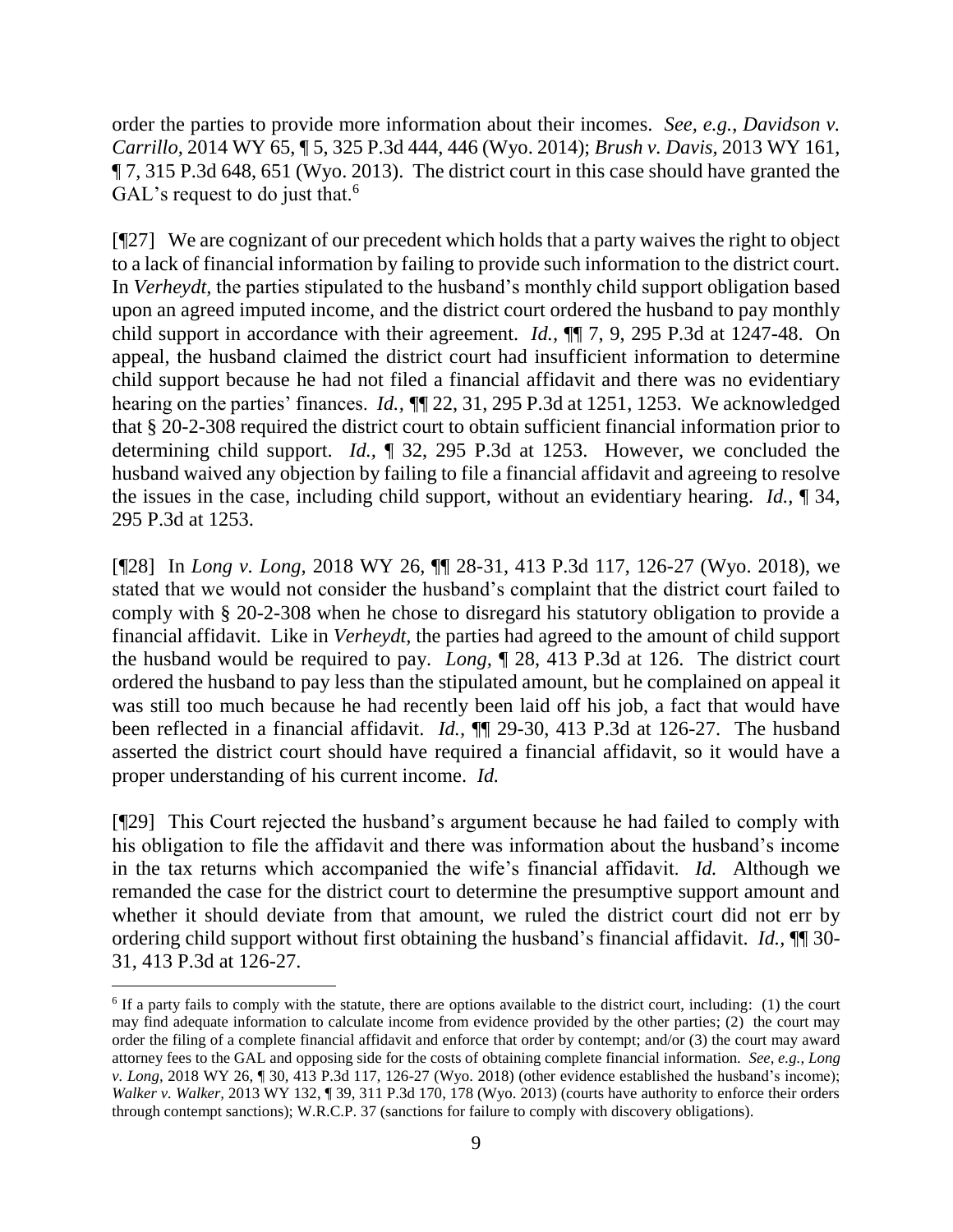[¶30] There are important distinctions between *Verheydt* and *Long* and the case at bar. The parties in *Verheydt* and *Long* had entered into agreements about their incomes and child support obligations. *Verheydt,* ¶ 7, 295 P.3d at 1247; *Long,* ¶ 28, 413 P.3d at 126. Here, Father's income and the amount he owed in child support were contested. Additionally, there was no indication in *Verheydt* or *Long* that the district court considered the information before it and erred in calculating the parties' incomes. In the present case, the district court did not have sufficient information about Father's finances to calculate child support, potentially misinterpreted the evidence before it, and ignored its statutory obligation to obtain that information before entering a child support order.

[¶31] This case is similar to *Bagley*, which involved confusing evidence about the husband's income from his two businesses and his claimed deductions for reasonable legitimate business expenses under § 20-2-303(a)(ii). Because of the state of the evidence, the district court calculated the husband's income by using the amount he tithed to his church, assuming it was ten percent (10%) of his net income. *Id.,* ¶ 16, 311 P.3d at 146.

[¶32] We reversed the child support determination in *Bagley*, reasoning:

While we understand the district court's frustration with the state of the record, it was, nonetheless, obligated to determine Husband's net income using the statutory definitions of "income" and "net income" in  $\S 20-2-303(a)(ii)$  and (iii), rather than the arbitrary number associated with the amount he tithed to his church. Because the district court did not follow the statutory requirements, we reverse and remand for a proper determination of Husband's net income. Starting with Father's gross income, . . . the court will deduct all "reasonable unreimbursed legitimate business expenses" in accordance with  $\frac{1}{2}$  20–2–303(a)(ii). In determining which business expenses should be deducted from his gross income, the district court must keep in mind "[t]he burden of proving that an expense was a reasonable unreimbursed legitimate business expense lies with the party seeking the deduction." *[Watson v.](http://www.westlaw.com/Link/Document/FullText?findType=Y&serNum=2002780623&pubNum=0004645&originatingDoc=I9cbc144e347011e38912df21cb42a557&refType=RP&fi=co_pp_sp_4645_128&originationContext=document&vr=3.0&rs=cblt1.0&transitionType=DocumentItem&contextData=(sc.Search)#co_pp_sp_4645_128)  Watson,* [2002 WY 180, ¶ 16, 60 P.3d 124, 128 \(Wyo.2002\).](http://www.westlaw.com/Link/Document/FullText?findType=Y&serNum=2002780623&pubNum=0004645&originatingDoc=I9cbc144e347011e38912df21cb42a557&refType=RP&fi=co_pp_sp_4645_128&originationContext=document&vr=3.0&rs=cblt1.0&transitionType=DocumentItem&contextData=(sc.Search)#co_pp_sp_4645_128) After calculating his income by subtracting the legitimate business expenses, other expenses identified in the definition of "net income" in [§ 20–2–303\(a\)\(iii\),](http://www.westlaw.com/Link/Document/FullText?findType=L&pubNum=1000377&cite=WYSTS20-2-303&originatingDoc=I9cbc144e347011e38912df21cb42a557&refType=SP&originationContext=document&vr=3.0&rs=cblt1.0&transitionType=DocumentItem&contextData=(sc.Search)#co_pp_fb94000015582) such as personal income taxes, social security taxes, etc., may be deducted. If Husband did not do an adequate job of explaining and documenting each allowable expense, he will not be entitled to a deduction for the purposes of determining his net income. Once the amount of his net income is determined, the district court should apply the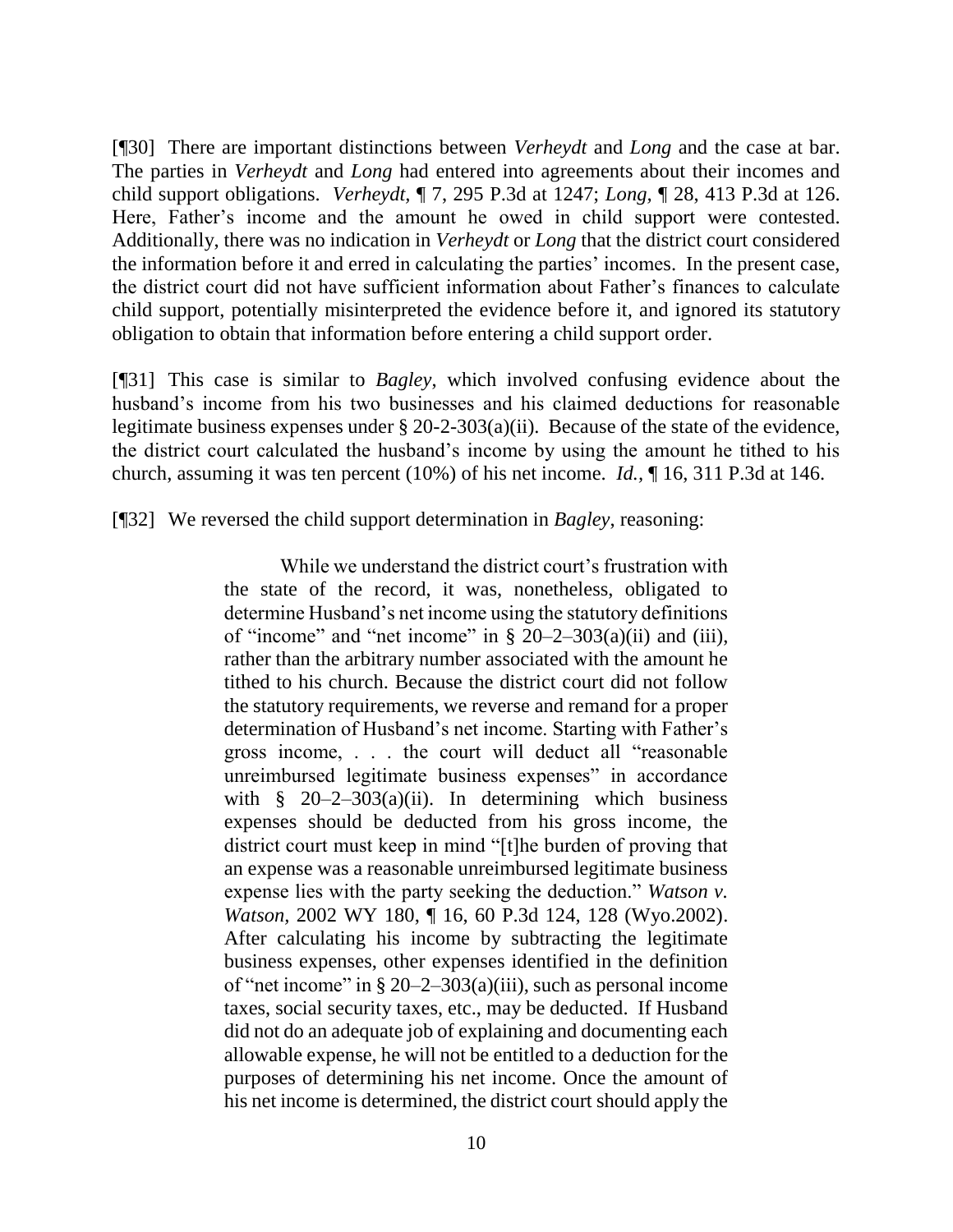child support guidelines to determine the presumptive amount of child support. [Section 20–2–304.](http://www.westlaw.com/Link/Document/FullText?findType=L&pubNum=1000377&cite=WYSTS20-2-304&originatingDoc=I9cbc144e347011e38912df21cb42a557&refType=LQ&originationContext=document&vr=3.0&rs=cblt1.0&transitionType=DocumentItem&contextData=(sc.Search))

## *Id.*, **[18, 311 P.3d at 146-47.**

[¶33] The district court in the case at bar abused its discretion by ordering child support without obtaining sufficient information about Father's income. It used conflicting evidence to arrive at his monthly income and, like in *Bagley,* did not determine whether Father's deductions for business expenses were appropriate under the statutory definition of income. The GAL reported that Father had at least three businesses, and Father's testimony confirmed this report. However, the record contains no documentation of Father's income from two of those businesses. Accordingly, we must remand to the district court for additional proceedings to determine Father's income. In doing so, we reiterate that Father will have the burden of proving he is entitled to deductions for reasonable unreimbursed legitimate business expenses. *Bagley,* ¶ 18, 311 P.3d at 146-47.<sup>7</sup>

#### *2. Due Process*

 $\overline{a}$ 

[¶34] In his second issue, Father claims the district court violated his right to due process when it imposed time limits for the parties' presentations at trial. He asserts the district court's time limits deprived him of a meaningful opportunity to testify and cross-examine witnesses. "Notice and the opportunity to be heard are touchstones of due process." *JKS v. AHF* (*In re ARF*)*,* 2013 WY 97, ¶ 28, 307 P.3d 852, 858 (Wyo. 2013). *See also*, U.S. Const. Amends. 5 and 14; Wyo. Const. art. 1, § 6. "The opportunity for hearing must be 'appropriate to the nature of the case,' and must be 'at a meaningful time and in a meaningful manner.'" *ARF,* ¶ 28, 307 P.3d at 858 (quoting *[Jones v. Jones,](http://www.westlaw.com/Link/Document/FullText?findType=Y&serNum=1995195523&pubNum=0000661&originatingDoc=I43f5b7cb049211e3981fa20c4f198a69&refType=RP&fi=co_pp_sp_661_548&originationContext=document&vr=3.0&rs=cblt1.0&transitionType=DocumentItem&contextData=(sc.UserEnteredCitation)#co_pp_sp_661_548)* 903 P.2d 545, [548 \(Wyo.](http://www.westlaw.com/Link/Document/FullText?findType=Y&serNum=1995195523&pubNum=0000661&originatingDoc=I43f5b7cb049211e3981fa20c4f198a69&refType=RP&fi=co_pp_sp_661_548&originationContext=document&vr=3.0&rs=cblt1.0&transitionType=DocumentItem&contextData=(sc.UserEnteredCitation)#co_pp_sp_661_548) 1995)) (other citation omitted).

[¶35] Father indicates in his brief that we need not address the constitutional due process issue if we reverse on the first issue. Our reversal of the district court's child support award will result in further proceedings on that matter, so the lack of sufficient time to present evidence at trial on that matter is moot. *See Lieberman v. Wyoming.com LLC,* 2004 WY 1, ¶ 2, 82 P.3d 274, 276 (Wyo. 2004); *Scherer Const., LLC v. Hedquist Const., Inc.,* 2001 WY 23, 128, 18 P.3d 645, 656 (Wyo. 2001).

[¶36] However, Father also mentions in his brief that he had insufficient opportunity to present evidence or cross-examine Mother's witnesses regarding the custody

<sup>7</sup> Father claims the district court erred by including "pass through" income from his various business interests in determining his gross income. If he makes this argument on remand, we assume the district court will apply the statutory definition of income and our precedent to decide the issue.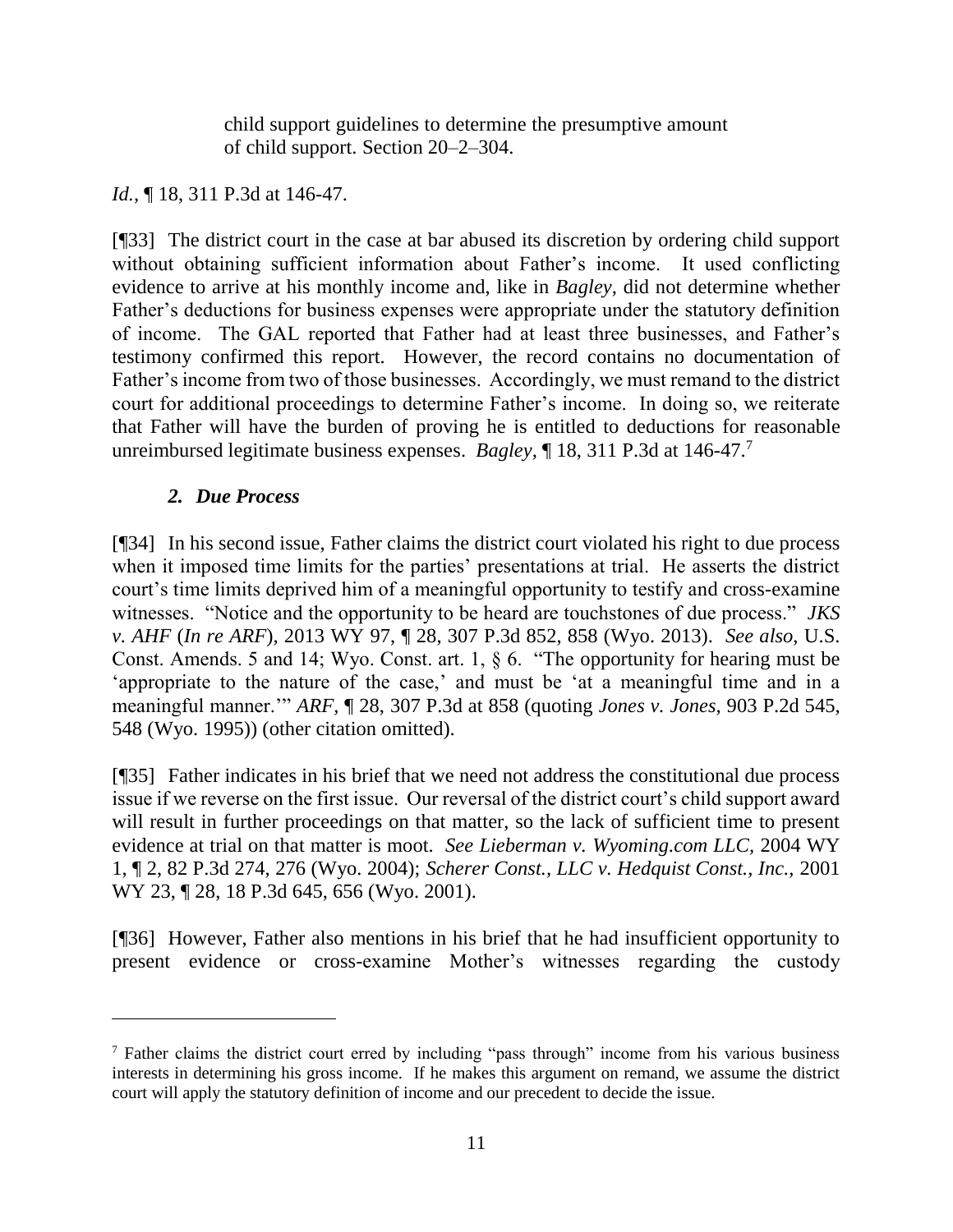determination. It is unclear whether he agrees it is unnecessary to address the sufficiency of time on the custody issue, so we will briefly address this issue.

[¶37] The district judge issued a scheduling order setting the trial on all issues between the parties for one day (September 5, 2017) and allotting each party one-half of the total time, less breaks. On August 4, 2017, Father filed a witness list, identifying nine witnesses he expected to call at trial and eight "may call" witnesses. He also listed several others who could be called for rebuttal or to provide foundation for exhibits. Despite the extensive witness list, Father did not request additional time for the trial. At the beginning of the trial, the district court reiterated the trial was scheduled for only one day and the time would be evenly divided between the parties, minus any time for breaks or attributable to the GAL. Father did not object to the length of the trial or the allocation of time before the trial began.

[¶38] During the trial, Father presented eight witnesses who focused almost exclusively on the issues of child custody and visitation. He testified as the final witness for his case, and his testimony also concentrated on the custody issue. When Father's testimony began, the district court informed him that only eleven minutes of his allotted time remained. Once that time expired, the district court stopped Father's direct testimony and he was crossexamined by Mother's attorney and the GAL. Father was not permitted to cross-examine Mother's witnesses after his time ran out. Still, Father did not object, request more time, or provide an offer of proof regarding the information he was unable to present.

[¶39] A district court has considerable discretion in conducting trials. *In re ARF,* ¶ 26, 307 P.3d at 858. It also "has a legitimate interest in planning its schedule." *Id.,* ¶ 34, 307 P.3d at 859. In that regard, a court may limit the length of the trial and the amount of time the litigants have to present their cases, so long as it complies with the dictates of due process. *Id.*, ¶ 34, 307 P.3d at 859-60 (citing *[Jackson Hole Traders, Inc. v. Joseph,](http://www.westlaw.com/Link/Document/FullText?findType=Y&serNum=1997040138&pubNum=0000661&originatingDoc=I43f5b7cb049211e3981fa20c4f198a69&refType=RP&fi=co_pp_sp_661_248&originationContext=document&vr=3.0&rs=cblt1.0&transitionType=DocumentItem&contextData=(sc.UserEnteredCitation)#co_pp_sp_661_248)* 931 [P.2d 244, 248 \(Wyo. 1997\)\)](http://www.westlaw.com/Link/Document/FullText?findType=Y&serNum=1997040138&pubNum=0000661&originatingDoc=I43f5b7cb049211e3981fa20c4f198a69&refType=RP&fi=co_pp_sp_661_248&originationContext=document&vr=3.0&rs=cblt1.0&transitionType=DocumentItem&contextData=(sc.UserEnteredCitation)#co_pp_sp_661_248).

[¶40] When the asserted error was preserved in the district court, we review the district court's scheduling decisions for abuse of discretion. *ARF,* ¶ 26, 307 P.3d at 858. However, Father did not object to the time limitations, request more time, or make an offer of proof describing the evidence he would have presented if he had more time. Under these circumstances, our precedent establishes that he waived any argument that the district court abused its discretion. *See, e.g.*, *JN v. RFSG (In re Paternity of HLG),* 2016 WY 35, ¶ 29, 368 P.3d 902, 909 (Wyo. 2016).

[¶41] Father attempts to get around the waiver rule by arguing that the district court's failure to provide adequate trial time impacted his fundamental rights to due process and to associate with family. Certainly, determinations of child custody implicate the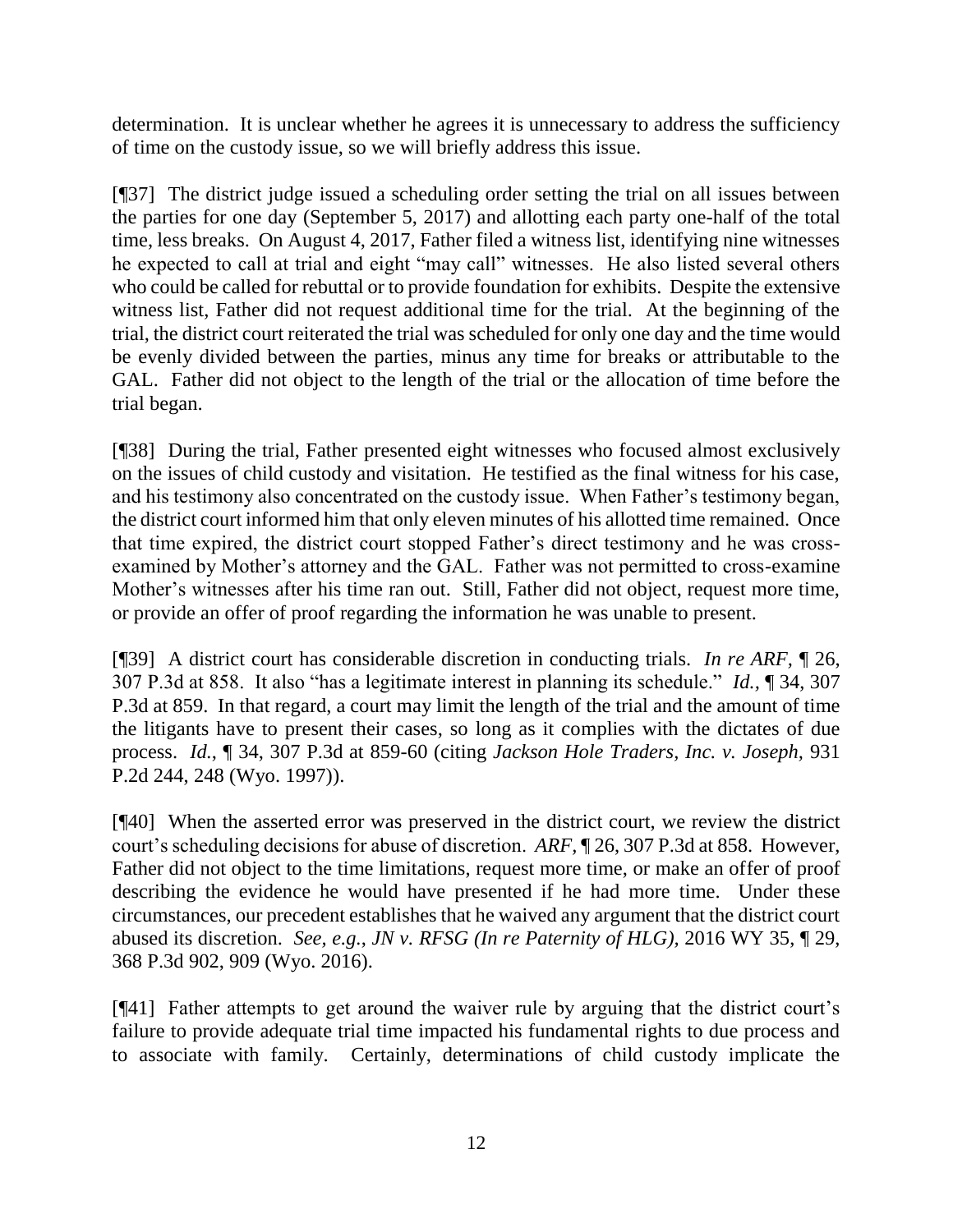fundamental right to family association.<sup>8</sup> *Arnott v. Arnott,* 2012 WY 167, ¶ 30, 293 P.3d 440, 454 (Wyo. 2012). *See also*, *GS v. State* (*In the Interest of VS*)*,* 2018 WY 119, ¶ 25, 429 P.3d 14, 21-22 (Wyo. 2018) (considering claim that procedure at juvenile permanency hearing violated the parent's right to due process even though it was not raised below).

[¶42] However, to avoid the waiver rule, the appellant must demonstrate that the district court's actions, if inappropriate, impacted his fundamental rights.<sup>9</sup> We will start with the obvious–Father does not contest the district court's custody determination. It is hard to see how the court's allocation of time impacted his fundamental right to associate with his children when he does not even argue that the custody ruling was erroneous.

[¶43] Furthermore, the totality of Father's appellate argument regarding his opportunity to provide evidence on the custody issue presents conclusory statements with language related to due process concepts, but without any examples of evidence he was prevented from presenting or how it would have impacted the custody determination. Without specifics, Father's conclusory statements are nebulous and uncertain. Father's vague assertions are not sufficient to explain how the district court's restriction on the time he had to present his case violated due process or his fundamental right to associate with his children. *Hodson v. Sturgeon,* 2017 WY 150, ¶ 6, 406 P.3d 1264, 1265 (Wyo. 2017) (refusing to consider appellate arguments not supported by cogent argument).

[¶44] As mentioned above, Father also did not provide an offer of proof at trial regarding the evidence he was not allowed to present. His failures both on appeal and at trial to describe the evidence he would have presented or its impact on the district court's custody decision provide no "justification that would warrant our departure from [the waiver] rule." *Brown v. Brown,* 2016 WY 120, ¶ 16 n.3, 385 P.3d 321, 325 n.3 (Wyo. 2016) (noting that Mr. Brown did not make an offer of proof in the district court and "failed to identify any witnesses he would have called to testify at trial or exhibits that he would have introduced" had the district court not prevented him from doing so).

# *C. W.R.A.P. 10.05(b)*

l

<sup>&</sup>lt;sup>8</sup> Not every claimed error in a child custody proceeding can be raised on appeal in the absence of an objection just because child custody involves a fundamental right. *See, e.g*., *KES v. CAT,* 2005 WY 29, ¶ 20 n.1, 107 P.3d 779, 785 n.1 (Wyo. 2005) (failure to object to trial court's interview of children in a custody proceeding waived right to contest custody determination on that basis); *JR v. TLW,* 2016 WY 45, ¶¶ 14-15, 371 P.3d 570, 576 (Wyo. 2016) (failure to offer evidence of child's preference with regard to custody resulted in waiver of the argument on appeal).

<sup>&</sup>lt;sup>9</sup> When the appellant demonstrates that the trial court's actions may have impacted his fundamental rights, but he did not object below, we often address the matter using the plain error standard of review under W.R.A.P. 9.05. *See, e.g.*, *GS,* ¶ 26, 429 P.3d at 22; *SAS v. Dep't of Family Servs.* (*In re AGS*)*,* 2014 WY 143, ¶¶ 33-34, 337 P.3d 470, 480 (Wyo. 2014). We will not apply our typical three-part plain error test in this case because Father's argument is so imprecise. However, we note that same lack of specificity would prevent Father from establishing a violation of a clear and unequivocal rule of law and the material prejudice necessary to obtain relief under the plain error standard. *GS,* ¶ 26, 429 P.3d at 22.